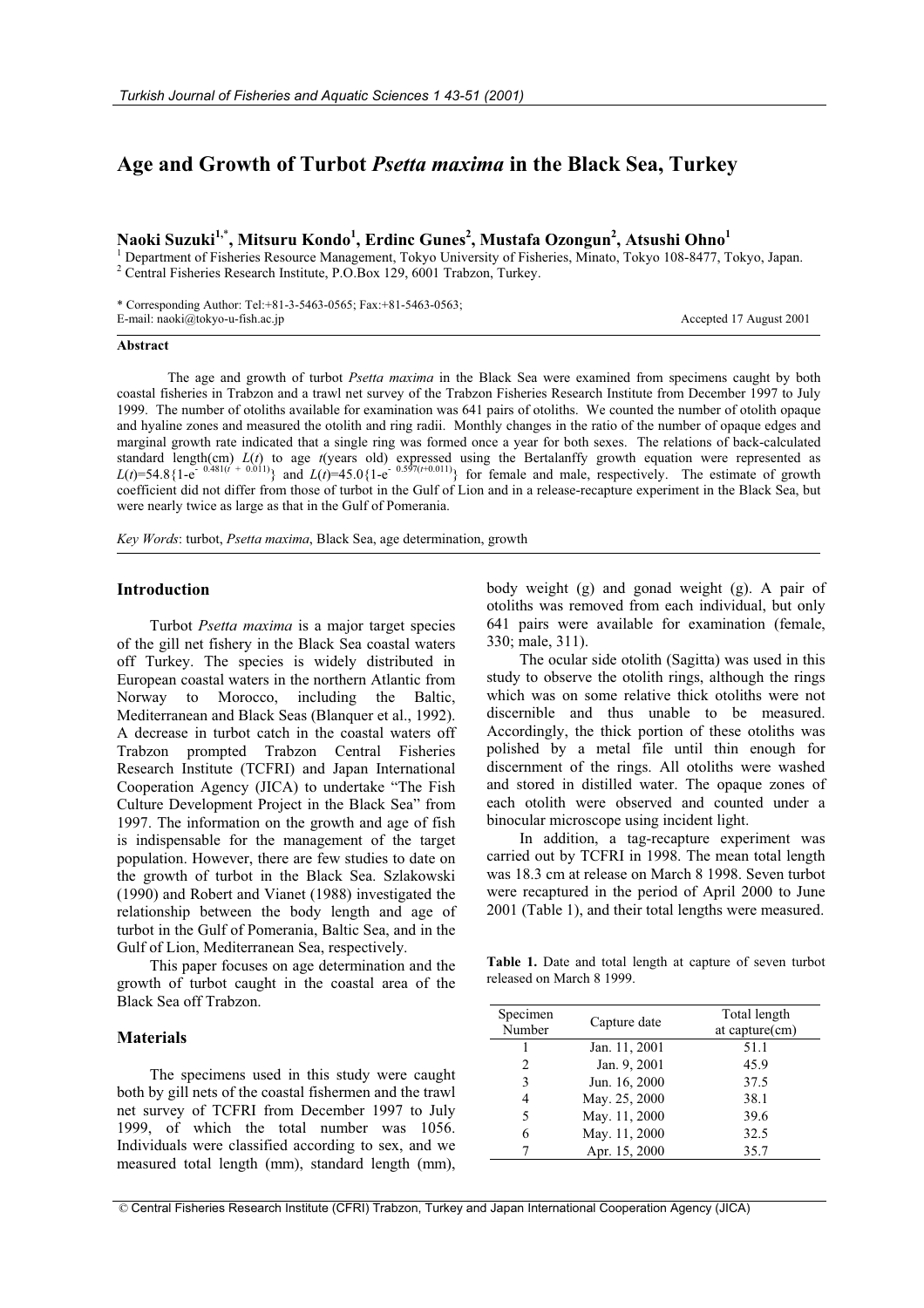# **Methods**

First, we defined the otolith radius *R* (mm) as shown in Figure 1, where *R* is the maximum straight line distance from nucleus to the outer edge of the otolith anterior projection. The straight line was used as the course line for measuring the radius of the *i*th ring, *ri* (mm). Ring radius *ri* was defined as the distance from the nucleus to each outer edge of the *i*th opaque zone on the course line (Figure 1). The otolith and ring radii were measured to the nearest 0.1 mm.

Second, the formative period of opaque zone and its number formed with a single year were determined so as to clarify the availability of otolith for age determination of turbot. In addition, the marginal growth rate *I* of otolith was used to determine the formative period of the opaque zone, which was calculated as follows;

$$
I = \frac{R - r_i}{r_i - r_{i-1}}.
$$
\n<sup>(1)</sup>

Third, we estimated the relationship between the otolith radius and ring radius. Using this relationship and relation of the otolith radius to the observed standard length, we estimated the back-calculated standard length when the ring was formed.

Fourth, using the above results, we estimated the relation of the standard length *L* (*t*) to age *t*. Here, we adopted the Bertalanffy growth equation (Bertalanffy, 1938),

$$
L(t) = L_{\infty} \{1 - e^{-k(t - t_0)}\},\tag{2}
$$

where  $L_{\infty}$ , *k* and  $t_0$  are the asymptotic standard length (mm), growth coefficient (year<sup>-1</sup>) and age at which the back-calculated standard length is 0, respectively. Since, turbot prelarvae are 0.3 cm in standard length, we assumed that *L* (0) was equal to 0.3 cm. The nonlinear least squares method with a constraint was applied for the estimation of the three parameters. That is, we estimated  $L_{\infty}$ , *k* and  $t_0$  to minimize the weighted sum of least squares *SS* ( $L_{\infty}$ ,  $k$ ,  $t_0$ ),

$$
SS(L_{\infty},k,t_0) = \sum_{t=0}^{T} n_t [L(t) - L_{\infty} \{1 - e^{-k(t-t_0)}\}]^2 , (3)
$$

subject to

$$
L(0) = L_{\infty}(1 - e^{kt_0}), \qquad (4)
$$

where  $n_t$  and  $T$  are the number of specimens at  $t$  years old and the maximum age of each sex, respectively.

Finally, we compared the estimate of *k* obtained above with that calculated from the tag-recapture data of turbot in the Black Sea. The total length in the tagrecapture data was converted to the standard length on the assumption that the relation of standard length to total length was the same as that in the specimens collected by both the commercial and TCFRI.

Let us denote the release and recapture dates of the *i*th individual by  $t_{r,i}$  and  $t_{c,i}$ , respectively. Here,  $t_{r,i}$ is constant, because all fish were released in the same day. From Eq. (2), the increment of length  $\Delta L_i$  can be rewritten as

$$
\Delta L_i = \{L_{\infty} - L(t_{r,i})\}(1 - e^{-k\Delta t_i}), \qquad (5)
$$

where  $\Delta t_i$  is  $t_{c,i}$  -  $t_{r,i}$  (Quinn and Deriso, 1999). We estimated  $k$  in Eq. (5) using a non-linear regression method.

# **Results**

#### **Otolith characteristics**

The anterior surface of the ocular side otolith had a characteristic projection (Figure 1). On the other hand, the blind side otolith was more circular without any obvious protrusions. The anterior protrusion on the ocular side otolith appeared to grow relatively larger with age, and the interval between rings became wider than on the blind side otolith. Accordingly, we employed the ocular side otolith for age determination.

The otolith had hyaline and opaque zones lying concentrically around a nucleus. However, almost all otoliths had alternating thick and thin opaque zones (Figure 1). Thus, we counted and measured the number of opaque zones and the distance from the nucleus to the outer edge of each opaque zone.

#### **Formation of opaque zone**

Figure 2 represents the ratio of the number of otoliths which had a thick opaque zone on the outer margin to the total number of otoliths. The opaque edge began to appear from October and the above ratio increased with month to April or May in female. The ratio reached maximum level in these months, and decreased rapidly to September. The corresponding ratio in male started to increase from September, reached at maximum level in May and thereafter decreased. These facts indicate that the thick opaque zone and hyaline zone were formed from February to May and from June to September for both sexes, respectively. That is, the thick opaque zone indicates an annual ring.

The closed circles in Figure 3 represent the marginal growth rate of female and male if the thick opaque zone is only regarded as the otolith ring. The rate in female decreased from January to May, but thereafter increased. The same tendency was observed for male, that is, the marginal growth rate in May was the lowest recorded. The rate increased after that month. The above facts suggest that the thick opaque zones of female and male were formated once in a year, in the period between March and June, when the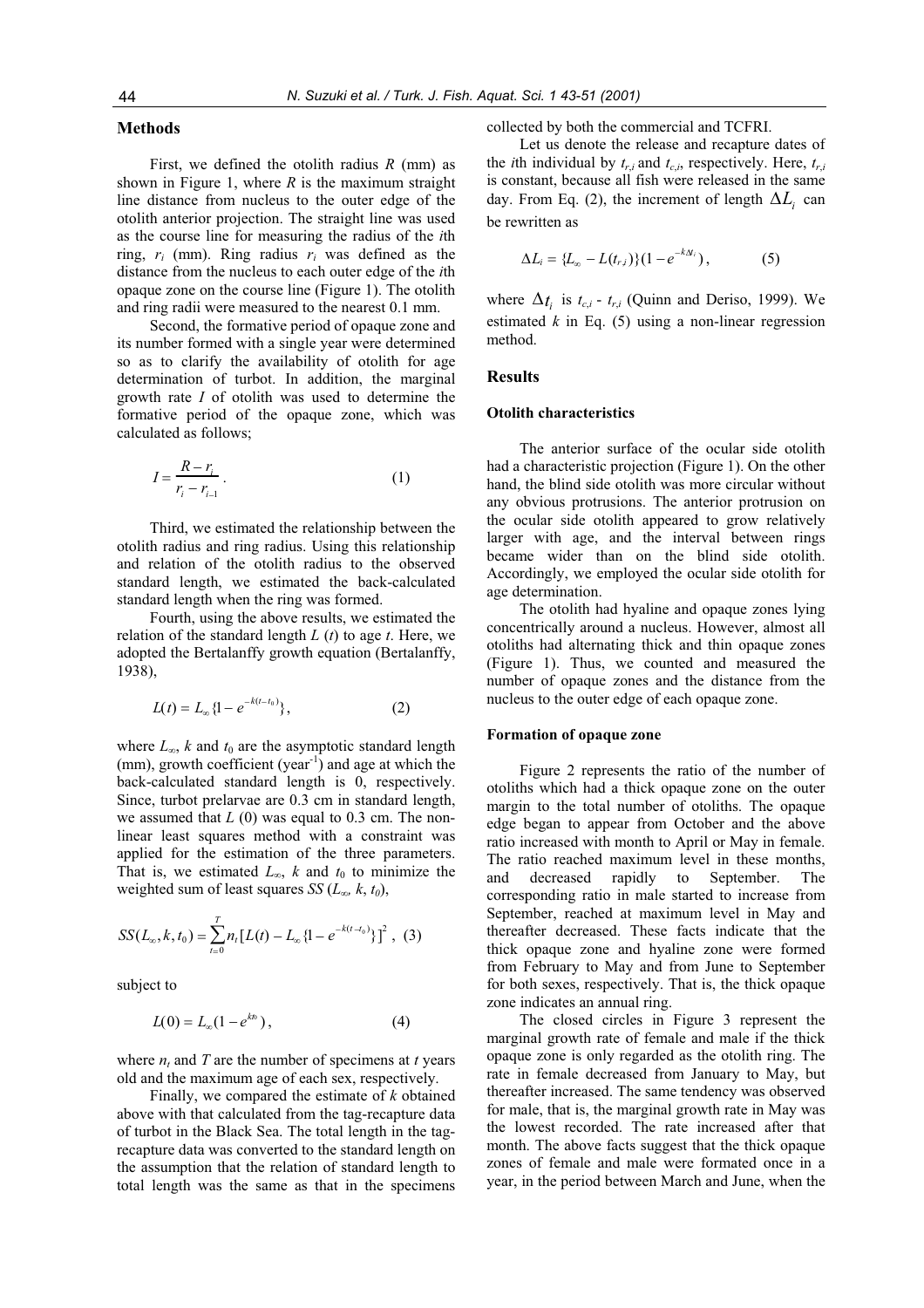

**Figure 1.** Ocular side otolith of turbot. *F*, *R* and  $r_i(i = 1, 2, \cdots)$  indicate the focus, the otolith radius and the ring radius, respectively.



**Figure 2.** Ratio of number of otoliths with a thick opaque zone on the outer edge to total number of otoliths for turbot in the Black Sea. Top, female; bottom, male.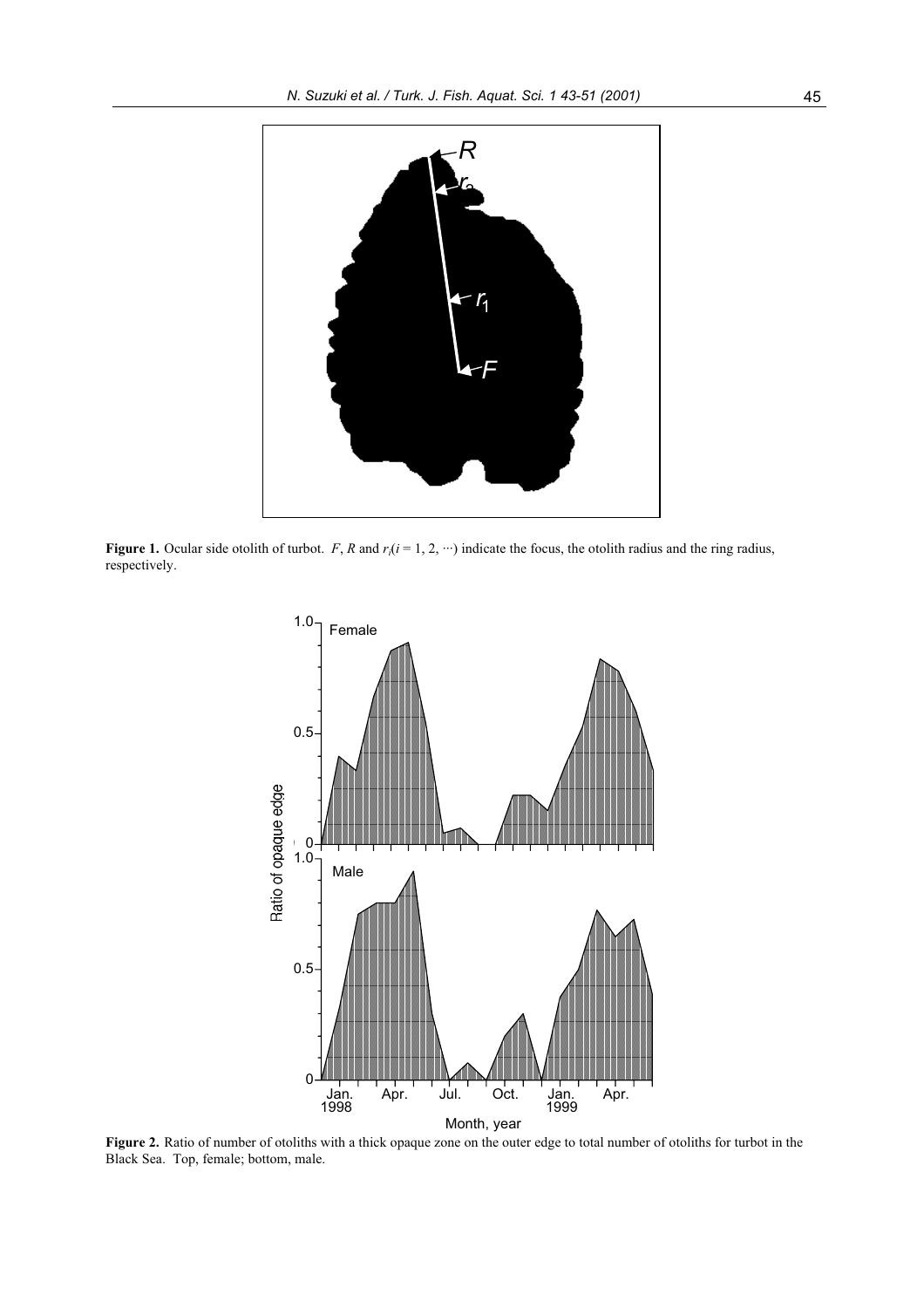

**Figure 3.** Marginal growth rate of otolith of turbot in the Black Sea. Open and closed circles indicate marginal growth rates if the thick and thin opaque zones, and the thick opaque zone only are regarded as the otolith ring, respectively. Top, female; bottom, male.

lowest marginal growth rates were recorded.

The open circles in Figure 3 indicate the marginal growth rate when the thick and thin opaque zones were considered as the otolith ring. The marginal growth rates of both sexes showed the same tendency from February to August as seen above. However, the marginal growth rate again decreased from August to October for both sexes. This suggests that the opaque zone was formed twice a year around May and October. Thus, we concluded that the thick opaque zone was considered as an annual otolith ring in this species. Accordingly, the ring radius was defined as the distance from the nucleus to the outer edge of each thick opaque zone, *ri* as shown in Figure 1. In this study, we regarded the thin opaque zones as ring-like structures or sub-annual rings.

Figure 4 indicates the relations of the ring radius to otolith radius for selected ring groups in female. We observed 11 otolith rings at the maximum in female, although observation was limited for the 1, 6, 7, 8 and 9 year-old groups. The radius of each ring grew linearly with otolith radius for all ring groups, although we could not find the linear relation of the first ring radius to the otolith radius in the 5 ring group. Moreover, the variance for the same ring radius increased with ring group. The ring radius variance decreased with ring number. The relations of the ring radius to otolith radius in male are also shown in Figure 4 for the 2 to 5 ring groups only, because the number of otolith was small for other ring group. Although male data was few relative to that for female, we found the same relation of ring radius to otolith radius as female. Accordingly, these phenomena suggest that the growth of the ring radius was proportional to that of otolith.

Tables 2 and 3 show the mean ring radius of each ring in female and male, respectively. We found that the first, second, third and fourth ring radii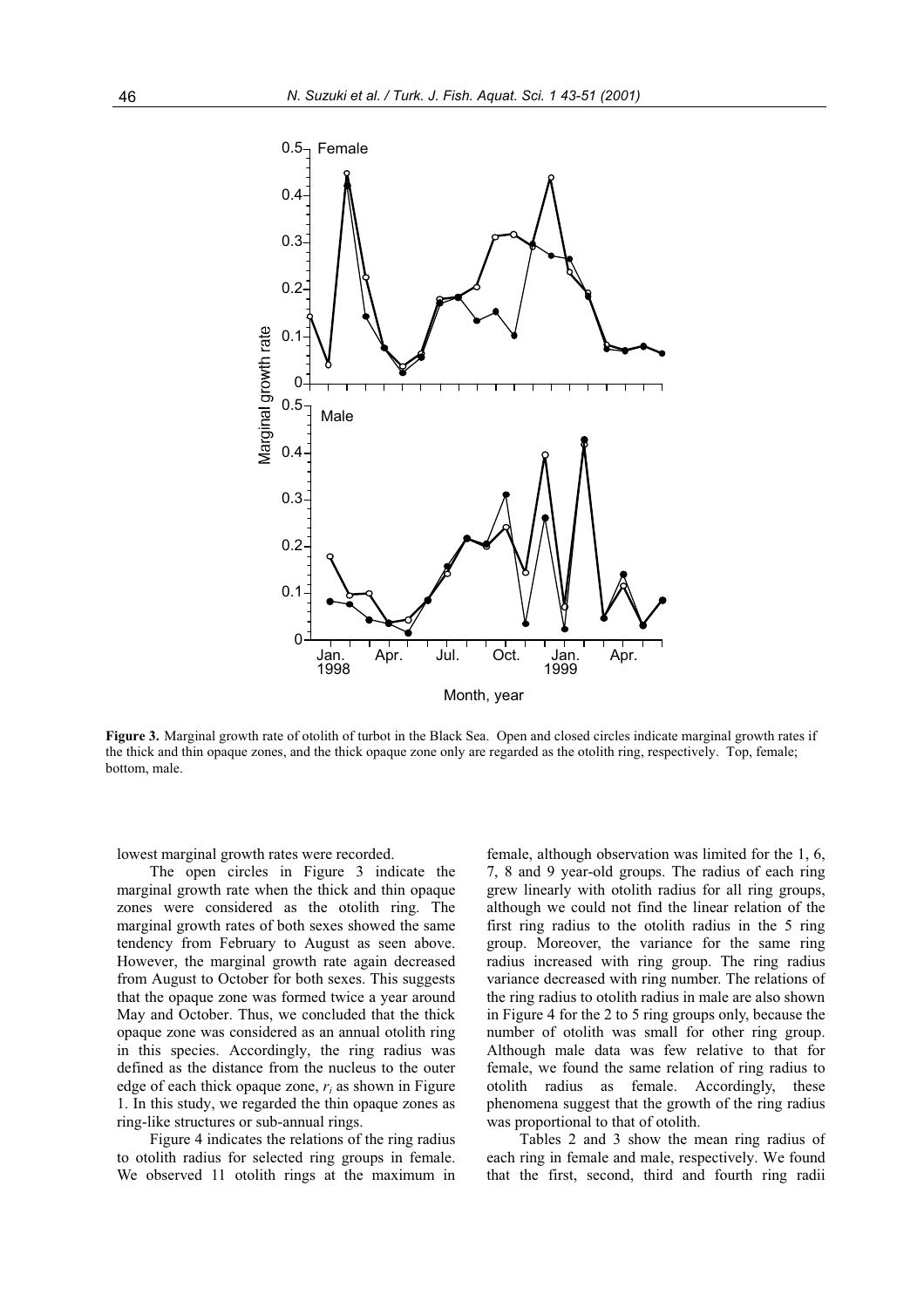| Sample size  | Ring group | Average radius(mm) |                |                |       |                |       |                |       |                |          |          |
|--------------|------------|--------------------|----------------|----------------|-------|----------------|-------|----------------|-------|----------------|----------|----------|
|              |            | r <sub>1</sub>     | r <sub>2</sub> | r <sub>3</sub> | $r_4$ | r <sub>5</sub> | $r_6$ | r <sub>7</sub> | $r_8$ | r <sub>9</sub> | $r_{10}$ | $r_{11}$ |
|              |            | 2.00               |                |                |       |                |       |                |       |                |          |          |
| 101          | 2          | 1.89               | 4.06           |                |       |                |       |                |       |                |          |          |
| 108          | 3          | 1.77               | 3.81           | 5.11           |       |                |       |                |       |                |          |          |
| 45           | 4          | 1.39               | 3.22           | 4.77           | 5.68  |                |       |                |       |                |          |          |
| 20           | 5          | 1.37               | 3.44           | 4.78           | 5.77  | 6.57           |       |                |       |                |          |          |
| 28           | 6          | 1.56               | 3.34           | 4.58           | 5.44  | 6.13           | 6.71  |                |       |                |          |          |
| 18           | 7          | 1.59               | 3.46           | 4.75           | 5.66  | 6.39           | 6.89  | 7.31           |       |                |          |          |
| 6            | 8          | 1.42               | 3.07           | 3.92           | 4.58  | 5.22           | 5.70  | 6.17           | 6.58  |                |          |          |
| $\mathbf{0}$ | 9          |                    |                |                |       |                |       |                |       |                |          |          |
|              | 10         | 2.30               | 3.70           | 5.00           | 6.00  | 6.50           | 7.10  | 7.70           | 8.00  | 8.30           | 8.60     |          |
| 2            | 11         | 1.40               | 2.90           | 3.90           | 5.00  | 5.80           | 6.15  | 6.50           | 6.85  | 7.15           | 7.50     | 7.75     |
|              | Average    | 1.67               | 3.44           | 4.60           | 5.45  | 6.10           | 6.51  | 6.92           | 7.14  | 7.73           | 8.05     | 7.75     |
|              | L(t)       | 21.9               | 34.9           | 41.4           | 45.0  | 50.6           | 51.5  | 55.3           | 50.7  | 61.5           | 63.3     | 58.0     |

**Table 2.** Average radius  $r_i$ (mm) and back-calculated standard length  $L(t)$ (cm) at ring formation of female turbot in the Black Sea

**Table 3.** Average radius *ri*(mm) and back-calculated standard length *L*(*t*) (cm) at ring formation of male turbot in the Black Sea

| Sample size       | Ring group | Average radius(mm) |                |                |       |                |       |                |       |       |
|-------------------|------------|--------------------|----------------|----------------|-------|----------------|-------|----------------|-------|-------|
|                   |            | r <sub>1</sub>     | r <sub>2</sub> | r <sub>3</sub> | $r_4$ | r <sub>5</sub> | $r_6$ | r <sub>7</sub> | $r_8$ | $r_9$ |
| 2                 |            | 1.50               |                |                |       |                |       |                |       |       |
| 147               | 2          | 1.82               | 3.93           |                |       |                |       |                |       |       |
| 121               | 3          | 1.69               | 3.63           | 4.86           |       |                |       |                |       |       |
| 24                | 4          | 1.43               | 3.11           | 4.72           | 5.61  |                |       |                |       |       |
| 9                 | 5          | 1.44               | 2.89           | 3.86           | 4.83  | 5.64           |       |                |       |       |
|                   | 6          | 1.30               | 3.40           | 4.30           | 5.00  | 5.50           | 5.80  |                |       |       |
| 6                 | 7          | 1.67               | 3.33           | 4.38           | 5.12  | 5.68           | 6.12  | 6.48           |       |       |
| $\boldsymbol{0}$  | 8          |                    |                |                |       |                |       |                |       |       |
|                   | 9          | 1.60               | 3.80           | 5.50           | 6.40  | 7.00           | 7.40  | 7.70           | 8.10  | 8.30  |
| <b>Total, 311</b> | Average    | 1.56               | 3.44           | 4.60           | 5.39  | 5.96           | 6.44  | 7.09           | 8.10  | 8.30  |
|                   | L(t)       | 18.2               | 31.8           | 37.0           | 41.3  | 41.5           | 42.3  | 46.2           | 55.2  | 56.4  |

diminished with number of rings in both female (except *r*4) and male. This condition, called the "Lee phenomenon", resulted in a necessary correction of the average radius. Thus, in this study, the outer ring radius of each ring group was used as the corrected ring radius.

# **Growth curve**

The standard length *L* increased linearly with otolith radius *R* for both female and male at the significant level of  $1\%$ ,  $p < 0.01$  (Figure 5). The relation of *L* to *R* of each sex was represented by;

$$
L = a + bR \tag{6}
$$

where *a* (cm) and *b* are the intercept of *L* and the slope of *L* to *R*, respectively. The estimates of *a* and *b*

were 9.40 and 6.27, respectively for female (coefficient of determination, 0.733), and 9.75 and 5.62, respectively, for male (coefficient of determination, 0.680). The slopes of *L* to *R* significantly differed between sexes ( $p < 0.05$ ).

The back-calculated standard length was obtained from the corrected ring radius using Eq. (6), which gives the standard length at the time of the ring formation. Tables 2 and 3 summarize the average ring radii, back-calculated standard lengths, and number of samples of each ring group for female and male.

The Bertalanffy growth equations were determined from the back-calculated standard length at age of both female and male turbot. Table 4 shows the estimates of  $k$ ,  $L_{\infty}$  and  $t_0$ , and their standard errors evaluated using the bootstrap method. The confidence limits of  $L_{\infty}$  and *k* were relatively narrow for both sexes. Moreover, Figure 6 indicates the relations of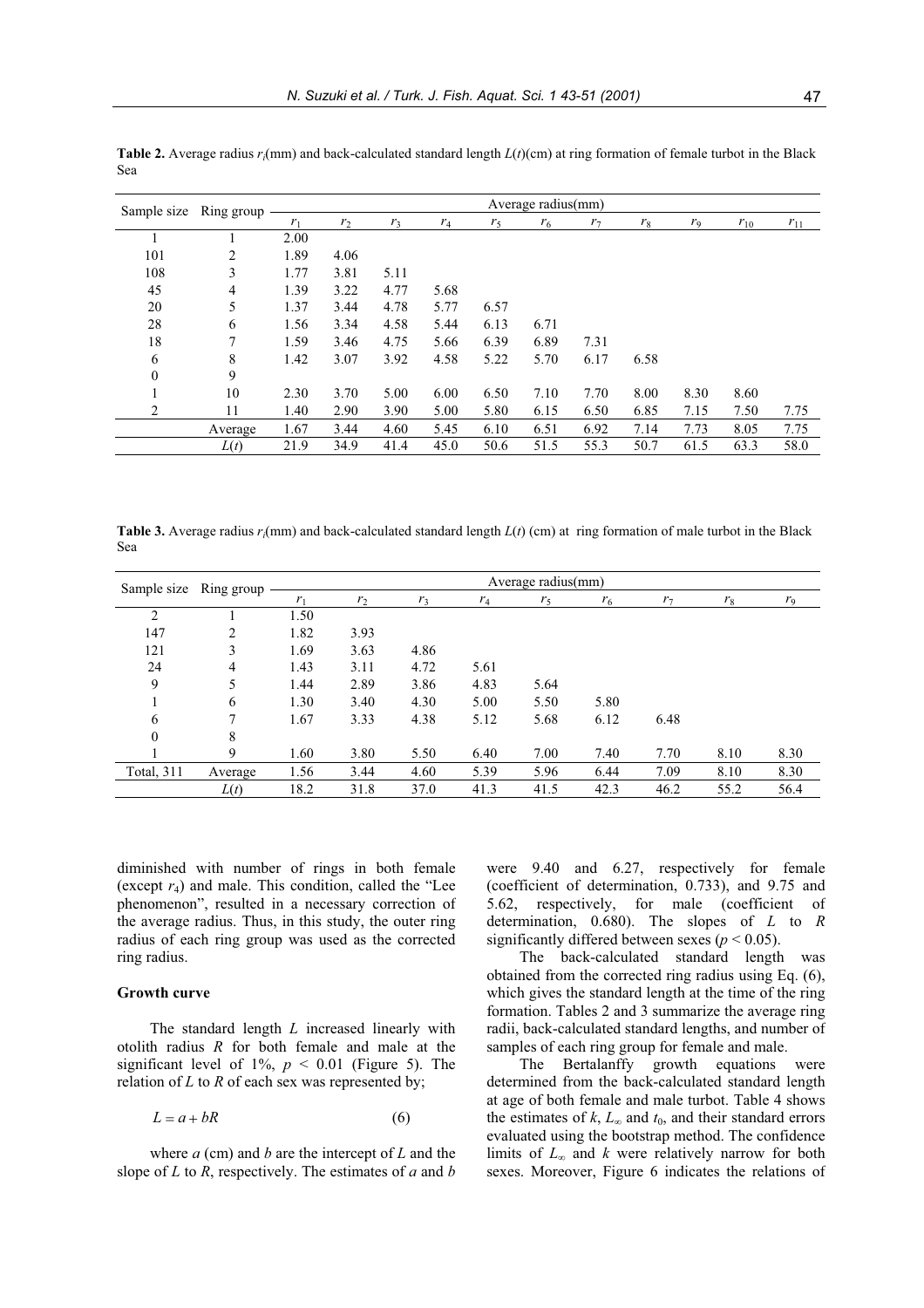

**Figure 4.** Relation of the ring radius *ri*(mm) to the otolith radius *R*(mm) of each ring group. Lines show the regression lines of  $r_i$  of each ring to *R*.  $\bullet$ ,  $r_1$ ;  $\bigcirc$ ,  $r_2$ ;  $\blacktriangle$ ,  $r_3$ ;  $\triangle$ ,  $r_4$ ;  $\blacksquare$ ,  $r_5$ . Top, female; bottom, male.



**Figure 5.** Relation of the standard length *L*(cm) to the otolith radius *R*(mm). Line indicates the regression line of *L* to *R*. Left, female; Right, male.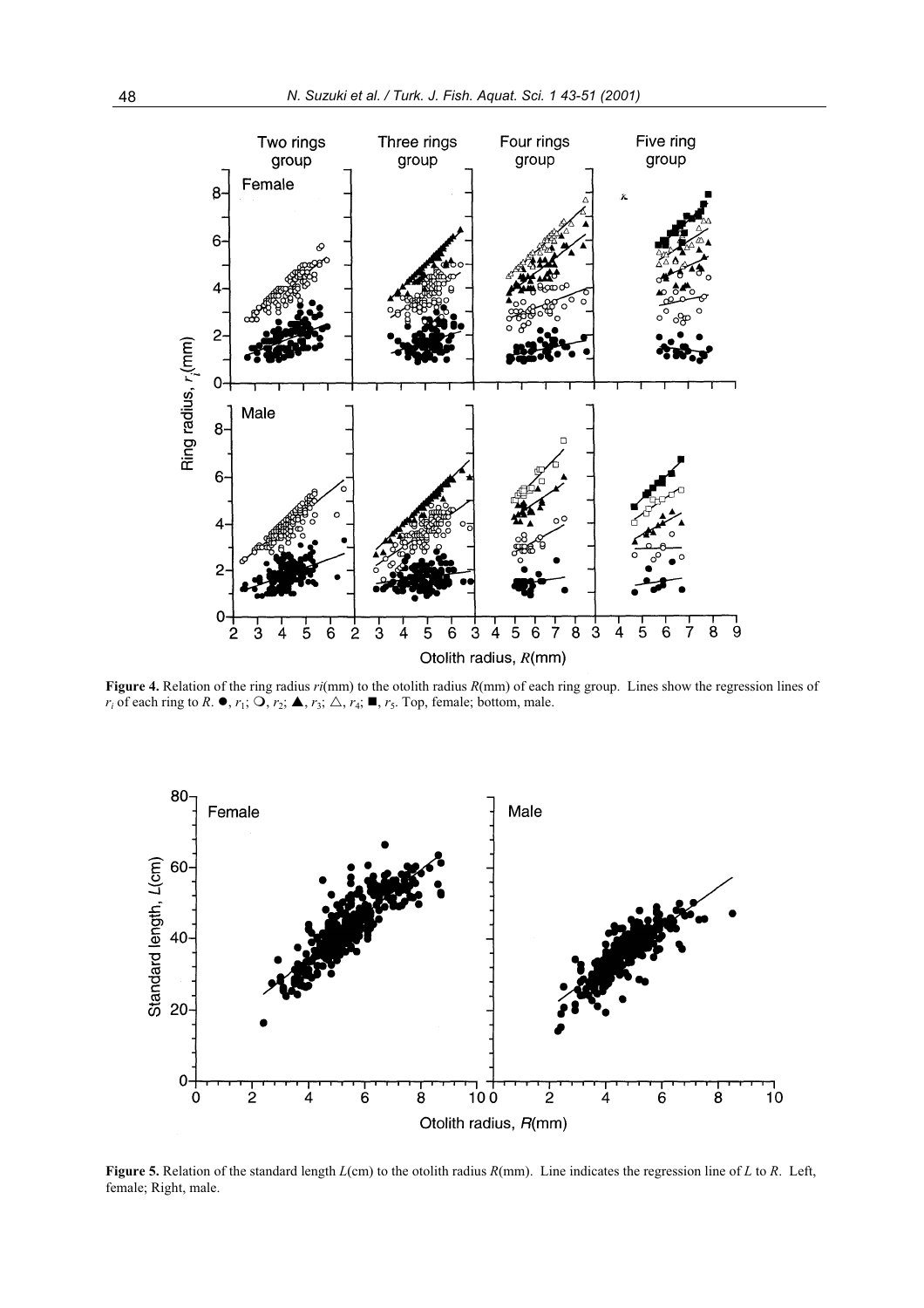| Female |                   | $L_{\infty}$ (cm) | $k$ (year <sup>-1</sup> ) | $t_0$ (year) | $R^{\scriptscriptstyle\angle}$ |
|--------|-------------------|-------------------|---------------------------|--------------|--------------------------------|
|        | <b>Black Sea</b>  | 54.8(0.350)       | 0.481(0.007)              | $-0.011$     | 0.959                          |
|        | Gulf of Pomerania | 51.9              | 0.200                     | 0.296        |                                |
|        | Gulf of Lion      | 54.6              | 0.307                     | $-0.120$     |                                |
| Male   |                   |                   |                           |              |                                |
|        | <b>Black Sea</b>  | 45.0(0.539)       | 0.597(0.017)              | $-0.011$     | 0.953                          |
|        | Gulf of Pomerania | 33.4              | 0.347                     | 0.413        |                                |
|        | Gulf of Lion      | 54.4              | 0.235                     | $-0.220$     |                                |

**Table 4.** Estimates of  $L_{\infty}$ , *k* and  $t_0$  of female and male turbot in the Black Sea, Gulf of Pomeranian and Gulf of Lion

Value in parentheses indicates standard error of each estimate.

 $R<sup>2</sup>$  is corrected coefficient of determination.



**Figure 6.**Relation of the standard length *L*(*t*)(cm) to age *t*(year). Thick, thin and dotted lines represent the Bertalanffy growth curves estimated in the present study, Robert and Vianet (1988), and Szlakowsky (1990), respectively. Top, female; bottom, male.

the back-calculated standard length to age of both sexes. The Bertalanffy growth curves convincingly explained the growth of turbot in the Black Sea. The both female and male turbot grew rapidly in length until 2 years old. The growth rate of male remarkably slowed after 2 years old. In female, the growth rate gradually decreased from 2 years old. However, the estimated curve did not closely match the backcalculated standard length at 8 and 9 years old, due to a few samples obtained of 8 and 9 years old for each sex.

Since there was no significant difference in the slope of standard length to total length between female and male  $(p < 0.05)$ , the relation of standard length *L* to total length *L*' of each sex could be represented by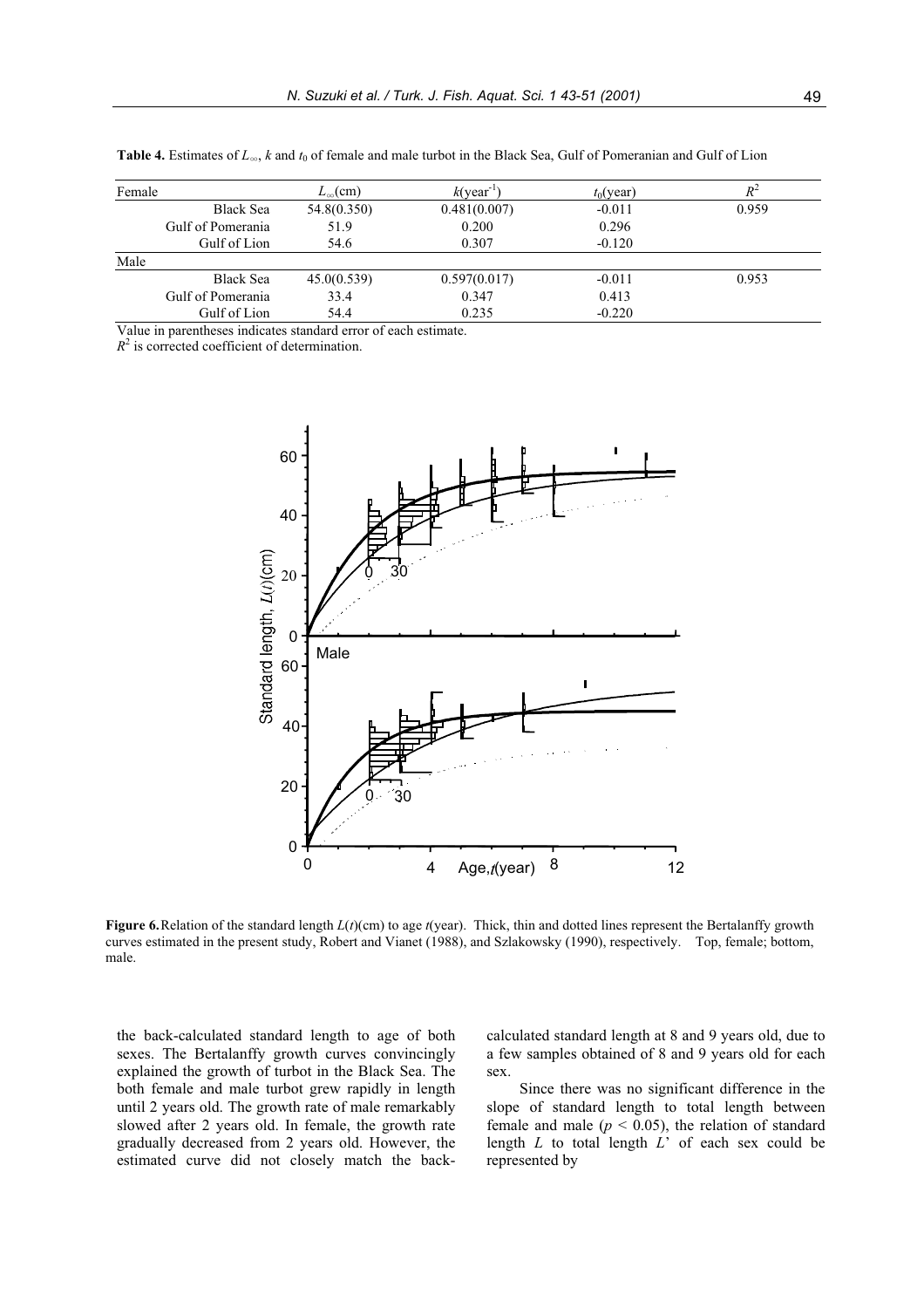$L = 0.804 L'$ , (7)

where the coefficient of determination was 0.984. Using the non-linear regression method, from Eqs. (5) and (7), *k* of the released turbot was estimated to be 0.508 year<sup>-1</sup> ( $L_{\infty}$  was assumed as 50.0 cm which was the weighted average of  $L_{\infty}$  given from the estimates of  $L_{\infty}$  for both sexes in the Black Sea).

### **Discussion**

This study examined the relation of the length to age in turbot determined from the number of otolith rings. Beckman and Wilson (1995) reported that the period in which the opaque zone is formed is from spring to early summer for 60 to 70% of the fishes which range over the north temperate zone (from 23° to 45˚ N.). However, some fishes exist, of which the formative period of the opaque zone is from autumn to winter. Furthermore, they stated that the period of the opaque zone formation ranges from early spring to autumn in the sub arctic zone (located higher than 35˚ N.). In the Black Sea, however, the periods of opaque and hyaline zone formation in turbot were observed from February to May (late winter and spring) and from July to September (mid to late summer and early autumn), respectively. The opaque and hyaline zones in turbot in the Gulf of Lion (Mediterranean Sea) are formed during winter and summer, respectively (Robert and Viane, 1988). Additionally, Hass and Recksiek (1995), Tominaga *et al*. (1995), Solomon et al. (1987) and Yabuki (1989) reported that the opaque zones of winter flounder *Pleuronectes americanus*, pointhead flounder *Hippoglossoides pinetorum* pleuronectid flounder *Limanda yokohamae* and willowy flounder *Tanakius kitaharai* are formed in the period from February to May or June. These facts suggest that it is not unusual for the opaque zone to be formed in the period from February to May in Black Sea turbot. We cannot, however, show whether or not the period in which the opaque zone is formed corresponds to the growth period. This question should be examined in order to consider the mechanisms of opaque and hyaline zone formation.

Table 4 presents the estimates of the Bertalanffy growth equation,  $L_{\infty}$ , *k* and  $t_0$ , of turbot in the Black Sea (this study), the Gulf of Pomerania (Szlakowski, 1990) and the Gulf of Lion (Robert and Viane, 1988). In addition, Figure 6 compares growth curves in three regions. The estimates of  $L_{\infty}$  in female were similar to those in the Black Sea, Gulf of Pomerania and Gulf of Lion. On the other hand, the estimates of  $L_{\infty}$  varied among three areas for male.

Moreover, the estimates of *k* in female turbot were  $0.481$ ,  $0.200$  and  $0.307$  year<sup>-1</sup> in the Black Sea, Gulf of Pomerania and Gulf of Lion, respectively. On the other hand, the estimates of *k* in male turbot were  $0.597$ ,  $0.347$  and  $0.235$  year<sup>-1</sup> in the Black Sea, Gulf of Pomerania and Gulf of Lion, respectively. The

estimates of *k* for the Gulf of Pomerania appear to be very smaller than those in other regions especially for female. This fact suggests that the number of otolith rings has been miscounted in turbot of the Gulf of Pomerania, since the growth rates were similar to those of Black Sea turbot and the estimates of  $t_0$  were positive for both sexes. For example, if the number of otolith rings in Gulf of Pomerania specimens was twice as many as that in other regions, the estimates of *k* could be calculated as 0.400 and 0.694 for female and male, respectively. Such hypothetical estimates are in fact similar to those in the present study. Consequently, we concluded that the age of turbot in the Gulf of Pomerania has likely been over-estimated.

Finally, let us compare the estimate of *k* from specimens obtained from the commercial fisheries and the net survey, and that calculated from the tagrecapture data in Black Sea turbot. The estimate of *k* from the specimens of the released turbot was 0.508 year-1. This estimate is very similar to the weighted mean of *k* in female and male, which was 0.537 year-<sup>1</sup>. This indicates that the present study correctly carried out the counting of otolith rings and hence age determination.

### **Acknowledgements**

The authors are grateful to Mr. Y. Bekiroglu, chief, and the staff of TCFRI for their assistance. We also wish to express their sincere thanks to Dr. S. Hara, project leader of JICA, for his advice and support.

### **References**

- Beckman, D.W. and Wilson, C.A. 1995. Seasonal timing of opaque zone formation in fish otolith. D.H. Secor, J.M. Dean and S.E. Campana (Eds.), Recent Developments in Fish Otolith Research, Univ. South Carolina Press, Columbia, 27-43.
- Bertalanffy, L. von. 1938. A quantitative theory of organic growth (Inquiries on growth laws, II). Human Biology, 10: 181-213.
- Blanquer, A. Alayse, J.P. Rkhami B.O. and Berrebi, P. 1992. Allozyme variation in turbot (*Psetta maxima*) and brill (*Scophthalmus rhombus*) (Osteichthyes, Pleuronectoformes, Scophthalmidae) through their range in Europe. J. Fish Biol., 41: 725-736.
- Hass, R.E. and Recksiek C.E. 1995. Age verification of winter flounder in Narragansett Bay. Trans. Am. Fish. Soc., 124: 103-111.
- Quinn, T.J. Deriso, R.B. 1999. Quantitative Fish Dynamics. Oxford Univ. Press, New York, 542 pp.
- Robert, F. and Vianet, R. 1988. Age and growth of *Psetta maxima* (Linne, 1758) and *Scopbtbalmus rbombus* (Linne, 1758) in the Gulf of Lion (Mediterranean). J. Appl. Ichthyol.,4: 111-120.
- Solomon, G. Sano, M. Shimizu, M. and Nose, Y. 1987. Age and growth of the pleuronectid flounder *Limanda yokohamae* in Tokyo Bay, Japan. Nippon Suisan Gakkaishi, 53: 711-716.
- Szlakowski, J. 1990. Growth of *Psetta maxima* (Linnaeus,